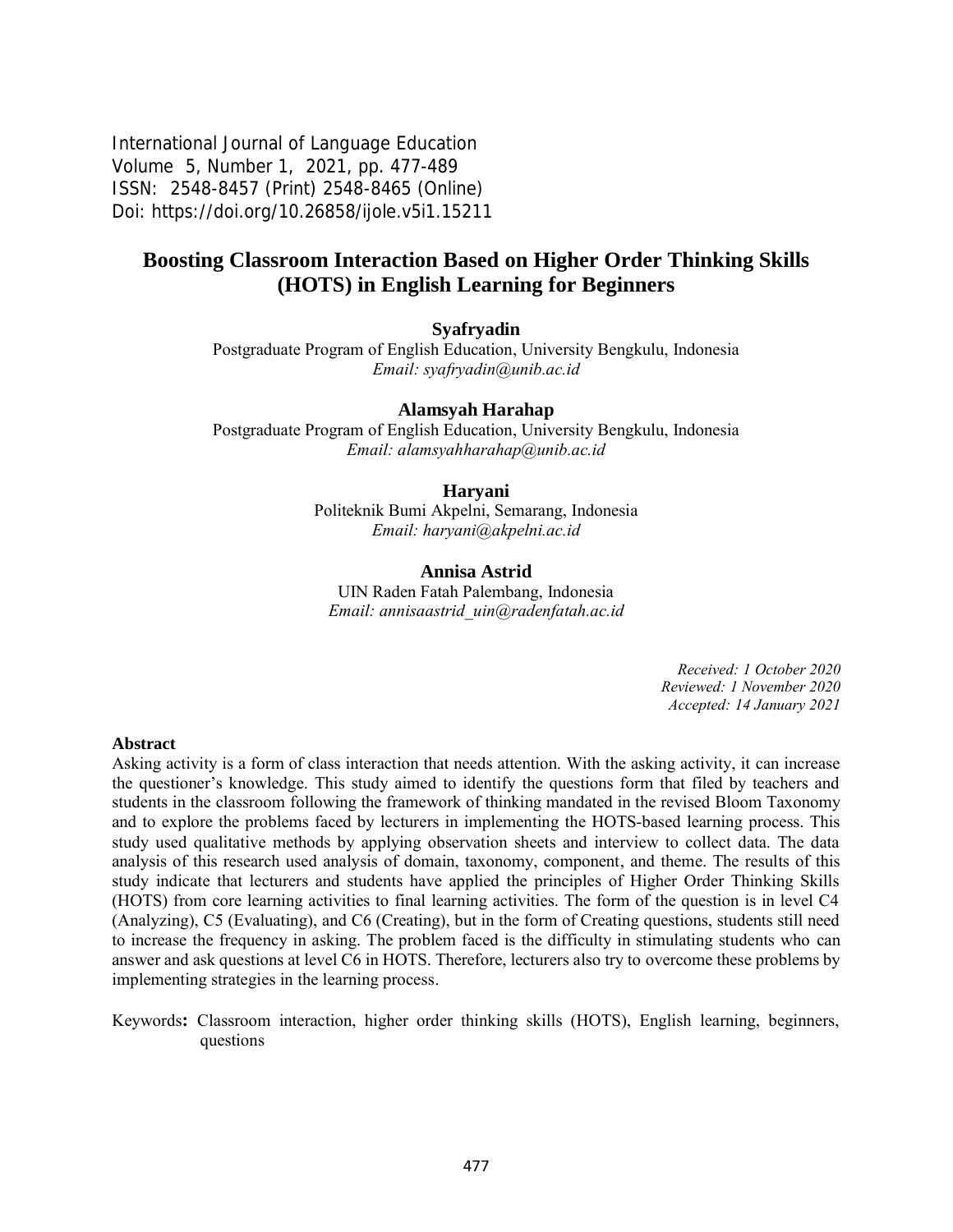#### **Introduction**

Classroom interaction is one of the factors that supports the success of the learning process. With class interactions, teachers and students do the process of transfer or share knowledge (Harmer, 2003; Supriyadi, 2011). Classroom interactions may consist of teacher-student and student-student interactions. Ellis (1990) states that classroom interaction is a form of unification of meanings or means of exchanging information. In learning English, Brown (2007) also states that interaction is a way to activate the students and indirectly improve their ability to communicate and also collaborate well.

To achieve good interaction in class, it requires the role of the teacher. A teacher must think of various efforts to enable students to interact (Lomi, et al. 2020) and convey the meaning of the material in good way (Febriani, et al. 2020). One way to activate interaction in class is to stimulate the students. Stimulation can be given by asking questions and stimulating students to ask questions. By asking questions to students, a teacher has trained students to be able to think in looking for the answer to these questions. Likewise, when teachers encourage students to ask questions, it automatically activates students to think.

According to *Kurikulum 2013*, students are required to be able to think critically. They are emphasized in mastering 4 aspects that are integrated into the lesson plan which consists of character building, literacy, 4C (Creative, Critical Thinking, Communicative and Collaborative), and Higher Order Thinking Skills (Ministry of Education and Culture, 2016). It makes HOTS is very important to be integrated into the learning process in the classroom.

In line with the importance of HOTS to be applied in the learning process, teachers are also required to implement HOTS-based classroom interactions. To increase the students' roles in the learning process, a teacher must be creative in asking questions that require them to think critically or high-level thinking. However, teachers and students have not fully applied to Higher Order Thinking Skills (HOTS) based questions. Besides, it was found that many students could not answer the teacher's questions due to ignorance of the answers, or indeed students have doubts about answering these questions and were not trained to face questions based on higher-order thinking skills. Some teachers cannot answer the questions from students because these questions are beyond the teachers' ability (Tan, 2007).

Likewise in learning English, several research results indicated that teachers are reluctant to apply HOTS-based learning. This is because teachers still think that the purpose of English learning is to make students master the four language skills, not to master critical thinking skills. Also, their reluctance to apply HOTS in the classroom is because most teachers do not understand how to integrate HOTS learning in English classes (Setyarini, 2018; Suhendi, 2015).

Research on classroom interaction has been done a lot and the research in the last 10 years regarding class interaction analysis is divided into several categories, namely interaction analysis that focuses on teacher and student conversations, English usage, teacher and student questions, movement patterns, feedback, and perception. First, some researchers conducted research aimed at analyzing teacher-students conversations in-class interactions. These studies use foreign language interaction analysis as a tool to assess and classify these types of conversations or interactions. The results of these studies are more or less the same (Elismawati, 2016; Dewi, et. al., 2016; Nisa, 2014; Kasim, 2004; Huriyah and Agustiani, 2018; Ulan, 2017; Wasi'ah, 2016; Nurpahmi, 2017; Nasir, 2019; Putri, 2015; Wibowo, et. al, 2017; Husna, et. al, 2015; Ramadhani, 2018). Second, Chayati (2018) conducted a somewhat different study from the first category, where the researcher only analyzed the use of English in-class interactions and not the type of teacher-student interaction. The results of her research showed that English is fully used by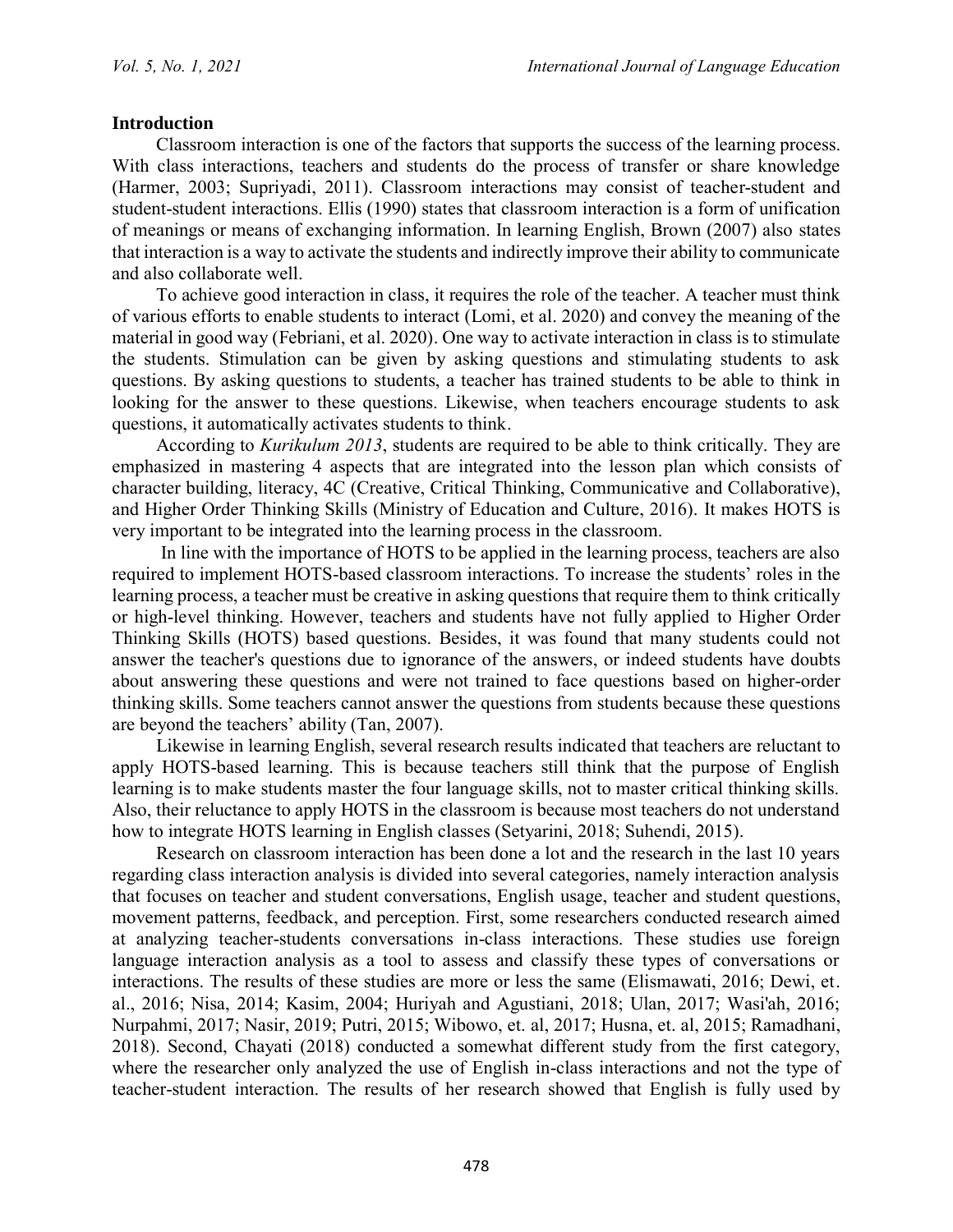teachers and students. Third, Matra (2014) also has research on class interaction analysis. Matra's research aims to analyze the types of teacher and student questions, especially the teacher's question technique which seeks to increase students' participation in the classroom. The results of the research indicated that the type of question technique that teachers often use was recall questions. Fourth, research conducted by Shalehoddin and Ashari (2016) aimed to find students' movement patterns in-class interactions. The results of this study indicated that there were 261 clauses analyzes and two types of "moves" in-class interactions, namely congruent and metaphorical moves. Fifth, there was a class interaction study conducted by Rahmat and Munir (2018) which aimed to analyze teacher's orally feedback on class interactions. The result of their research was the types of oral teacher feedback were asking, praising, clarifying, commenting, repeating, and correcting. Sixth, research on classroom interactions that focuses on teacher and student perceptions of classroom interactions has also been conducted. The results of this study indicated that perceptions of classroom interactions that occur were in the form of teacher-students and students-students interactions. Both teachers and students have a positive response to the interactions that occur (Ramli and Yohana, 2018; Sari, 2018). The research to be carried out by researchers has differences in terms of the focus of the research undertaken. The research that will be carried out focuses on the class analysis of teacher and student questions based on Higher Order Thinking Skills (HOTS). This study will be aimed to analyze teacher and student questions that occur in class and also perceptions.

Based on the phenomena that occurred and previous research, the current researchers are proposing research that focuses on enhancing HOTS-based English class interactions. This research will be conducted in the English class at the Elementary School Teacher Education study program, Bengkulu University. It because as a university that has the vision to prepare its graduates to face various global challenges, HOTS-based learning has been encouraged to be applied in the learning process. Lecturers are always required to implement appropriate teaching methods to make students think critically. The objectives of this research are as follows:

- 1. To identify the form of questions filed by teachers and students in the classroom following the framework of thinking mandated in the revised Bloom Taxonomy?
- 2. To explore the problems faced by lecturers in implementing HOTS-based learning processes?

#### **Literature review**

Class interaction

Class interaction is an activity that occurs in the classroom between the teacher and students as well as students and students. With this interaction, the teacher and students can achieve learning goals in the classroom (Sukmadinata, 2009: 3; Djamarah & Aswan, 2010). In the process of interaction, good communication is needed between the parties involved in the class. According to Setiadi and Kolip (2013), an interaction process occurs because of social contact and communication. Social contact can be in the form of physical and non-physical contact, while communication can be verbal and non-verbal communication. Both of these conditions can certainly have a positive influence on the learning development of the students.

There are three types of interaction patterns, namely one-way, two-way, and multi-way interactions (Fathurrohman, 2014). In a one-way pattern, educators become the center or source of learning, where educators give lectures to students without the interaction of students. A two-way interaction pattern is a pattern involving students and educators or vice versa and reciprocal communication occurs. While the multi-way interaction pattern is a more complex pattern of interaction, where there is the interaction between educators and students or vice versa and between the students themselves.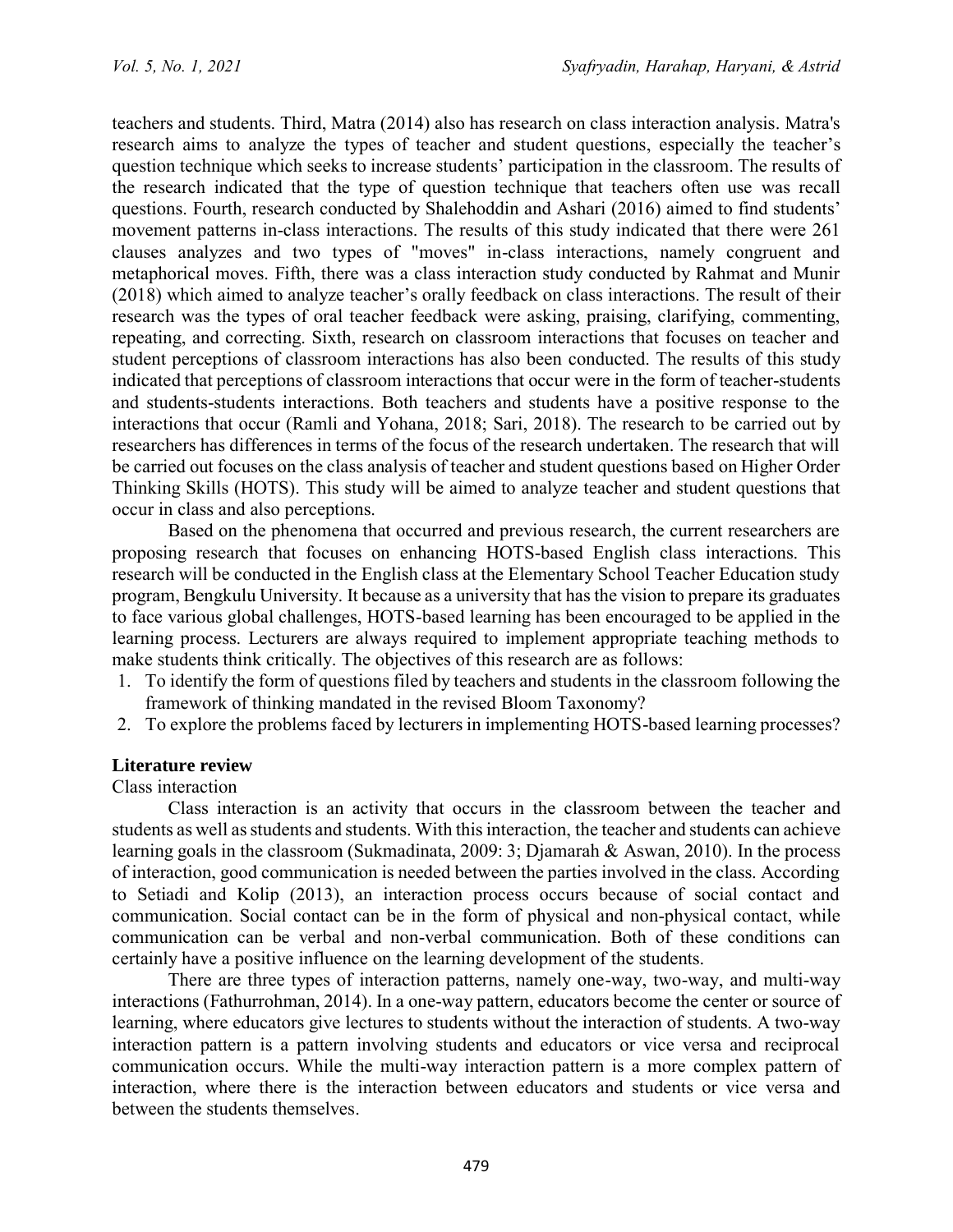According to the Flanders Interaction Analysis Category System (FLCAS), the interaction that takes place in the classroom is divided into three parts, namely educator's talk, students' talk, and silence or confusion. Educator's talk is divided into several parts, namely receiving feelings, accepting ideas, praising, and asking questions, teaching, giving instructions, and criticizing. For students' talk, it is divided into two parts, namely the beginning of speaking and silence or confusion.

Concerning the type of class interaction, this study will only discuss the part of the teacher's talk that is focused on asking questions. The questioning activity is divided into two, namely questions from educators and students. Questions are divided into two types, namely questions that only require a yes or no answer and those that need more complex explanations. In this case, the questions to be researched lead to questions based on higher-order thinking skills, namely questions that lead to analyzing, evaluating, and creating.

According to Brown (1975), several components in the questioning technique must be mastered by teachers, namely clarity and coherence, pausing and pacing, directing and distributing, and also prompting and probing. Bloom, Brown (1975), and Cotton (2013) have similarities in determining the types of questions, namely high and low cognitive questions. According to Brown, there are 8 types of questions, namely compliance, rhetorical, recall, comprehension, application (lower), analysis, synthesis, and evaluation (higher). In compliance, students are expected to obey questionable orders. In the type of rhetoric, students are not expected to reply, so the educator answers his questions. Recall refers to whether students can restate what they have seen or read. The type of comprehension refers to whether the student understands what has been recalled. The application refers to whether students implement rules and techniques to solve problems. In the analysis, students are expected to be able to identify motives and causes and make conclusions and also provide examples to support the statement. In the synthesis type, students are expected to be able to make predictions, solve problems, or make interesting thoughts and ideas. In the evaluation, students are expected to be able to assess the quality of ideas or problem-solving. However in this research, according to Bloom's revision, there are six levels divided into two categories, namely high-level thinking skills (analyze, evaluate and create) and low (remember, understand and apply).

#### Higher-Order Thinking Skill (HOTS)

Higher-Order Thinking Skills (HOTS) is an idea put forward by Benjamin Bloom in 1956 which is known as Bloom's Taxonomy. In Bloom's Taxonomy, it does not only discuss HOTS but also Lower Order Thinking Skill (LOTS). However, this study only focuses on HOTS.

Higher-Order Thinking Skills (HOTS) is the ability to think that puts forward the way a person expresses ideas, whether in the form of questions, statements, or other matters critically, rationally, creatively, metacognitively, and reflectively. According to Bloom, a person's cognitive domain is divided into six parts ranging from simple to complex levels, namely knowledge, understanding, application, analysis, synthesis, and evaluation (Krathwohl, 2002). Based on the development of science and technology, it turns out that Bloom's idea of Taxonomy has not been revised by Lori W. Anderson and David R. Krathwohl (Brookhart, 2010). In this revision, Anderson only changed the cognitive aspect, where there were several changes in that aspect, namely remembering, understanding, applying, analyzing, evaluating, and creating. In this case, the six levels are divided into two categories, namely LOTS and HOTS. In the LOTS domain, it includes remembering, understanding, applying, while HOTS includes analyzing, evaluating, and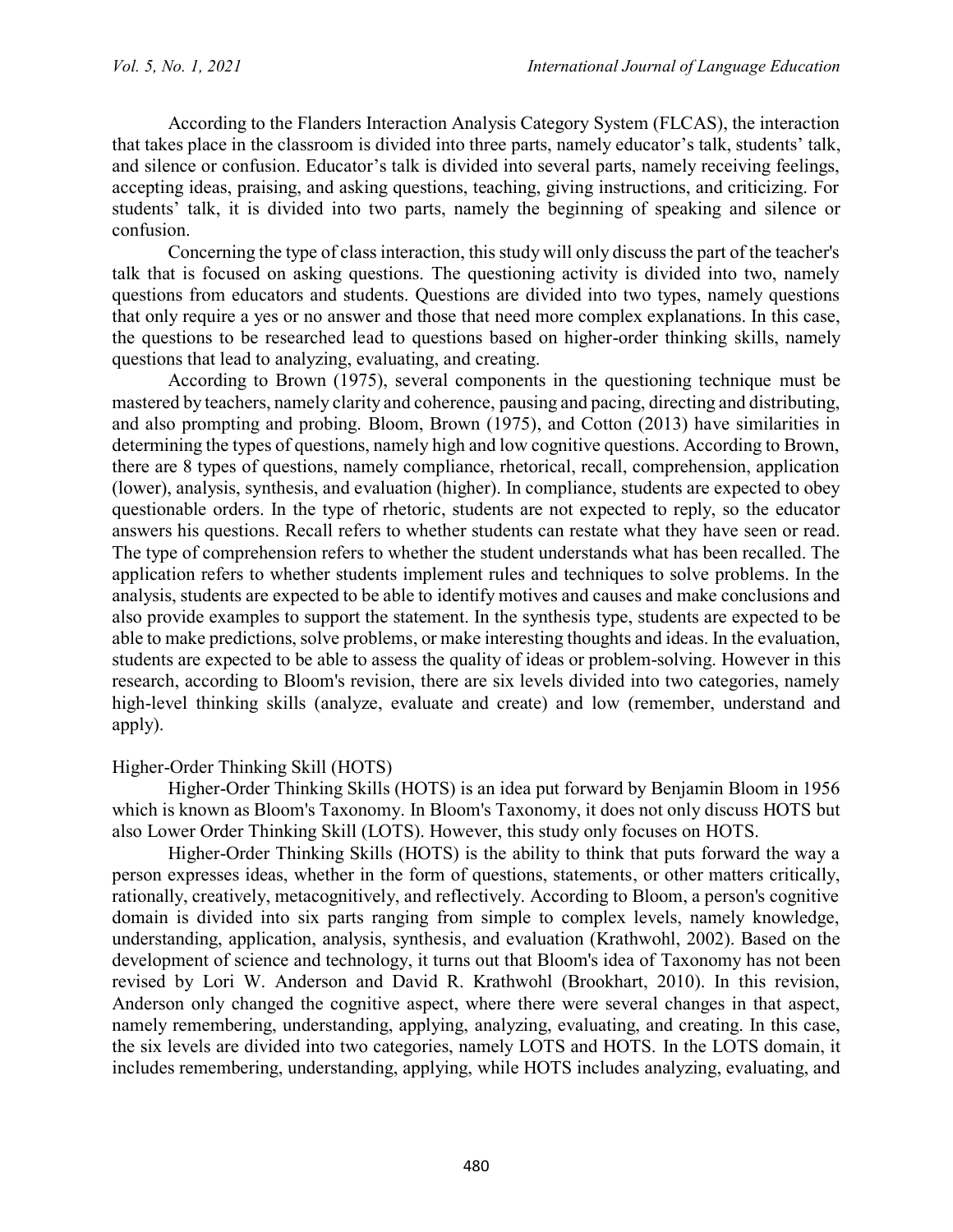creating (Puspasari, 2018; Febriyani, et al. 2020; Directorate of Basic Education, Kemdikbud, 2017)

Especially for HOTS, there is an explanation of the three levels starting from analyzing to creating, namely (1) Analyzing means investigating information or studying information into ideas that are easier to understand and determining the relevance of the intended ideas, (2) Evaluating refers to to the assessment of the ideas or ideas put forward, (3) Creating is the ability of the mind to make something new that can be different from before.

#### **Method**

#### Research design

This research applied qualitative methods. Qualitative method is a research design that describes a phenomenon that occurs or data collected in the form of words or pictures. In other words, this research method describes the existing phenomena either natural or non-natural. This descriptive research aims to create a systematic, accurate, factual description of the facts and characteristics of the research subject (Creswell, 2012; Danim, 2002). Meanwhile, the research approach used was a case study. The characteristic of case study research is a qualitative research approach that can focus on individuals or groups of people who are involved together in an activity, and in this case study research the focus of this research is to describe in detail and comprehensively about what and how is going on the groups or individuals who are the research subject (Cohen, Manion & Morrison, 2000; Creswell, 2012). This research used a qualitative method with a case study approach because in this study we were focusing on an English class and explored in detail what questions arise and how the real problems occur during the learning process.

#### Research subject

The research subjects were selected based on purposeful sampling by the research objectives. In this case, the researchers chose an English class consisting of Non-English students. This group of students was selected based on their relatively weak English language skills so that they were categorized into students or beginner learners in learning English. In this English class, there are 30 students and one lecturer taught.

#### Research instruments

To answer the formulation of the problem in this study, namely to find out the form of questions posed by the teacher and students in the class according to the classification of the framework mandated in the revised Bloom Taxonomy, we used the observation sheet as the main instrument which contains classification points for the types of questions which arise during the learning process into a level of thinking based on revised Bloom's taxonomy (Anderson and Krathwohl, 2001) and interviews as a supporting instrument. Meanwhile, to answer the second research problem, namely the problems faced in the application of the HOTS-based learning interaction process, we used interviews as the main instrument and observation of student behavior as a supporting instrument.

#### Data sources

The data sources of this research were primary data and secondary data. The primary data sources of this study were 1 lecturer and 30 students who will interact by asking questions to the lecturer or vice versa. Besides, the data source of this research was video documentation of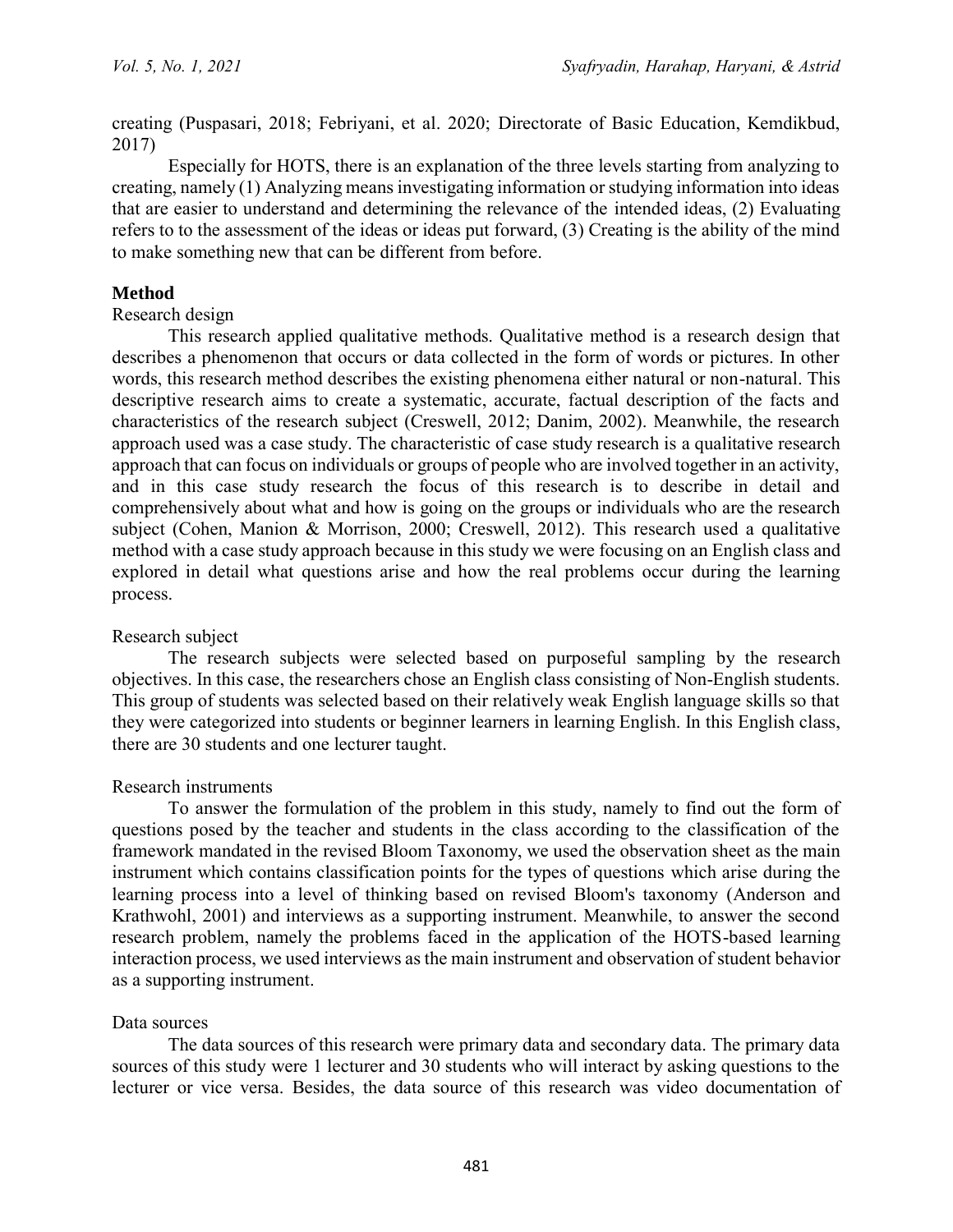lecturers and students when interacting in the classroom. Meanwhile, secondary data sources were from the results of interviews and observation sheets that had been distributed.

# Data collection technique

This study used observation sheets and interview as techniques for collecting data. The data collection techniques can be explained as follows:

### *1. Observation sheet*

This observation sheet has been divided into two parts, namely the lecturer's observation sheet, and the students' observation sheet. The observation sheet has been made systematically by considering the HOTS-based question indicators that have been arranged.

#### *2. Interview*

The interview used in this research was a structured interview, where the researchers have arranged the questions properly and systematically under the research question. These interview questions had been addressed to lecturers and several student representatives who ask questions or the interaction process takes place in the classroom.

# Data analysis technique

The data analysis that the researcher did in this study used Spradley's (1997) theory, where the researchers analysed the data by summarizing the data from the observation and the interview. After that, the researchers did thematic analysis based on the research questions. The theme can be C1 until C6. In thematic analysis, coding was used to identify the essential data. Therefore, the date could be analysed easily by researchers.

#### **Results and discussion**

Results

Referring to the questions of this research, the results of this study are divided into two parts, namely the form of questions posed by the lecturer and students in the class according to the classification framework mandated in the revised Bloom Taxonomy and the problems faced by lecturers in implementing HOTS-based learning processes. For more details, the results of this study can be described as follows:

# *The form of questions posed by the teacher and students in the class following the classification framework mandated in the revised Bloom Taxonomy.*

Based on the results of observations and interviews conducted by researchers with the lecturer and students, the form of questions for the teacher and students, or in this case the lecturer and students have similarities in class according to the classification in the revised Bloom Taxonomy. The form of questions asked by the teacher to students and students to the teacher in the classroom can be seen in tables 1 and 2.

| No<br>Learning Steps    | Questions Types |  |  |  |
|-------------------------|-----------------|--|--|--|
| Fro<br>Fra              |                 |  |  |  |
| Pre-activity            |                 |  |  |  |
| Brainstorming           |                 |  |  |  |
| Presenting the material |                 |  |  |  |

Table 1. Types of questions asked by the lecturer to students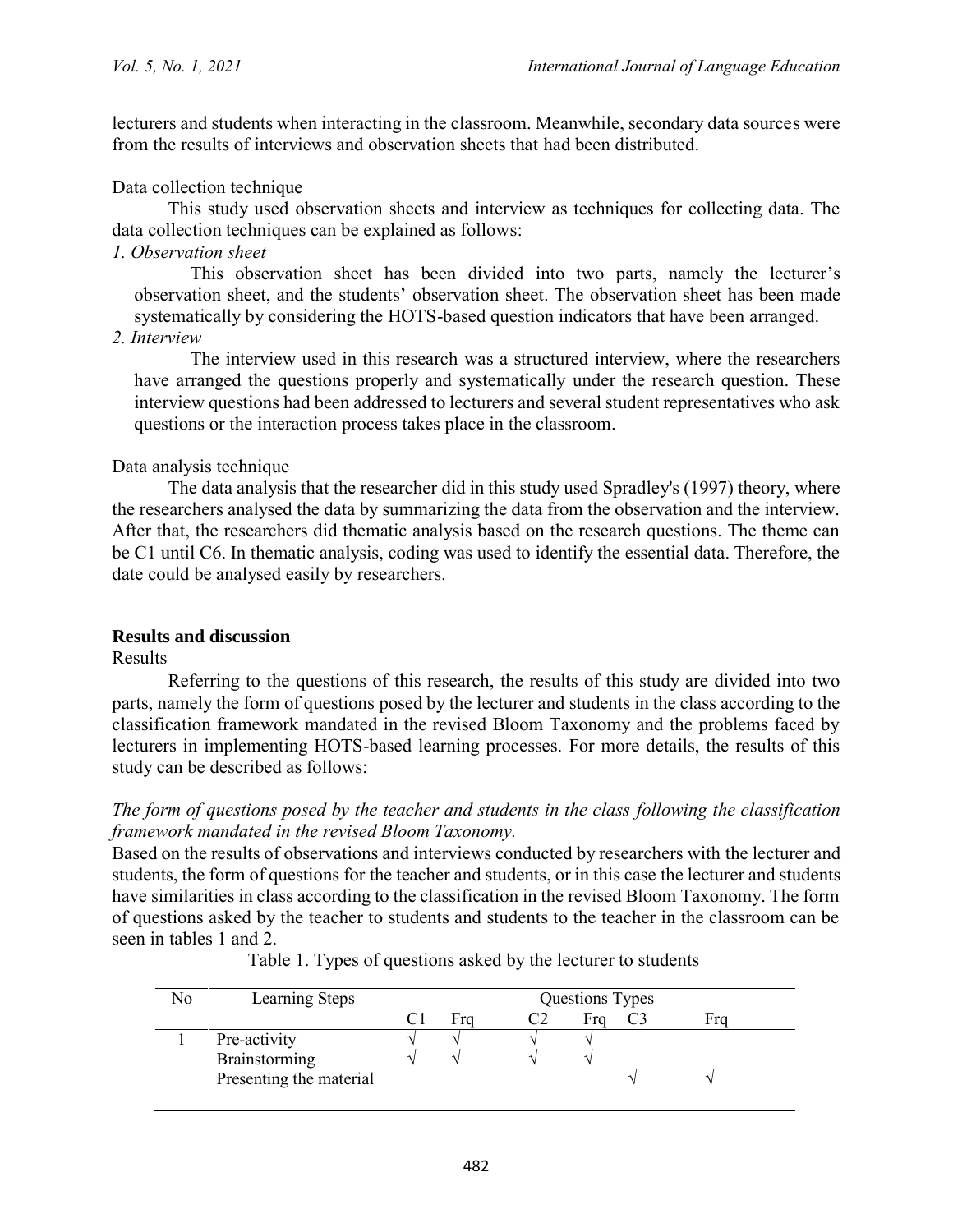| Whilst Activity   |     |     |     |    |     |
|-------------------|-----|-----|-----|----|-----|
| Post Activity     |     |     |     |    |     |
| No Learning Steps | ι∵⊥ | Fra | Fra | €∆ | ⊦ra |
| Whilst Activity   |     |     |     |    |     |
| Post Activity     |     |     |     |    |     |

Table 1 shows that the lecturer asks questions that include remembering (C1), understanding (C2), applying (C3), analyzing (C4), evaluating (C5), and creating (C6). However, it can be seen in table 1 that the form of questions C1, C2, and C3 are in the pre-activity. For example, the lecturer asked *"Did you still remember your lesson about simple present tense in senior high school? Please, mention the types of verbs in English? Please, explain the function of the simple present tense!"*Also, the types of questions containing levels C3 and C4 were on whilst activity or during the main learning activity. For example "*Please, analyze the sentence that I have written on the whiteboard! Have you applied the material that I have taught you before?*" *Why is the verb in simple present tense added by s or es?* Furthermore, the type of questions C5 and C6 level was asked by the teacher during the post-activity. For example, *"What is your conclusion about our lesson today? What do you think about our lesson today? Please, write the story that contains simple present tense and present continuous tense!*

| No             | Learning Steps         |    | Questions Types |    |     |                |     |
|----------------|------------------------|----|-----------------|----|-----|----------------|-----|
|                |                        |    | Frq             | C2 | Fra | C <sub>3</sub> | Frq |
|                | Pre-activity           |    |                 |    |     |                |     |
|                | <b>Brainstorming</b>   |    |                 |    |     |                |     |
|                | Presenting<br>the      |    |                 |    |     |                |     |
|                | material               |    |                 |    |     |                |     |
| 2              | <b>Whilst Activity</b> |    |                 |    |     |                |     |
| 3              | Post Activity          |    |                 |    |     |                |     |
| No             | <b>Learning Steps</b>  | C4 | Frq             | C5 | Fra | C <sub>6</sub> | Frq |
| $\overline{2}$ | <b>Whilst Activity</b> |    |                 |    |     |                |     |
| 3              | Post Activity          |    |                 |    |     |                |     |

Table 2. Types of questions asked by students to lecturers

Table 2 shows the types of questions asked by students to the lecturer. The question has referred to C1, C2, C3, C4, C5, and C6. At levels C1 and C2 there are still early learning activities, namely pre-activity and brainstorming. Students ask questions like, *"May I ask, sir? What is the difference between nominal and verbal sentences? What is the function of to be?" For level C3,* which is an application, students ask questions that are still at the beginning of learning which will lead to core learning. An example of a student question is *"How do we apply the do or does in a verbal sentence?"* Level C3 does not only appear in early learning activities but also in core learning activities. This is similar to the C4 level or analysis. An example of a student's question is *"Sir, why shouldn't am, is, are, be used in a verbal sentence of simple present tense? Sir, please teach me how to analyze the simple present tense and continuous tense in the task of analyzing text in the Jakarta Post!"* For levels C5 and C6, students ask questions at the post-activity stage. At the stage of evaluating and creating, the intensity of students asking is not as much as in playing activities. An example of the question is *"Sir, can you please give us a brief conclusion or tips and*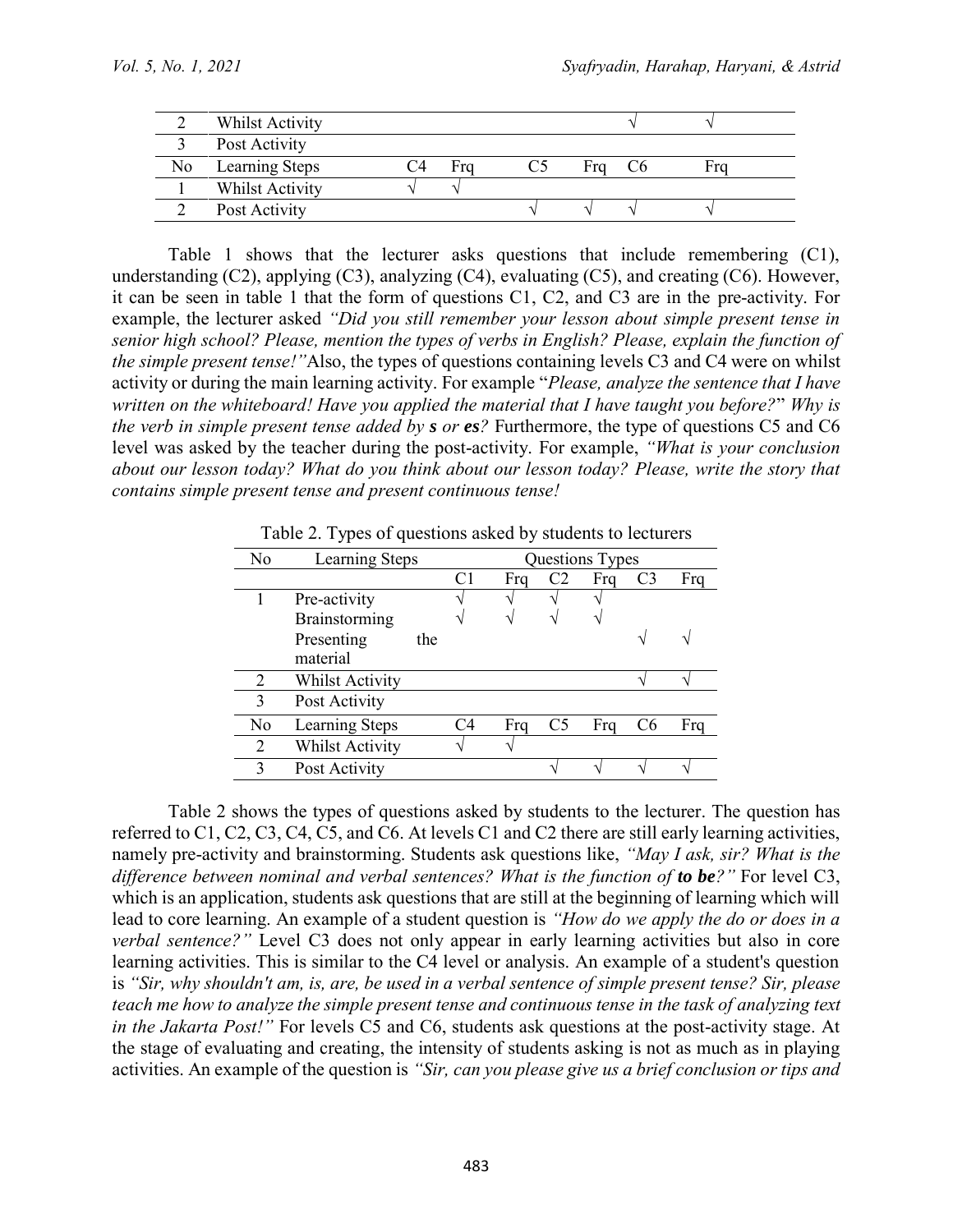*tricks so that we can quickly master today's material? Can you give me an example of writing a simple present tense essay? So, we have an illustration of how to write good and appropriate."* 

In addition to the form of questions, based on the results of observations made by researchers, the way the lecturer asks questions is also the center of researchers' attention, because the researchers also wanted to know how the lecturer asked questions. Teachers also often ask questions randomly to students as a form of inducement questions so that students are excited about attending lectures. The questions asked are also balanced in all lesson sessions such as pre, core, and final activities. Furthermore, the lecturer also sometimes points to certain students to answer questions posed to students. This is done when other students are unable to answer the questions asked by the lecturer.

The way the lecturer stimulates students to ask questions is one additional point in the observations made by the researchers. The results of the observations show that the teacher in the early lesson session provides an overview of the phenomenon of the material to be taught. It makes students motivated to ask about what material to be taught. Besides, the teacher also gave a somewhat incomplete explanation, so that students were motivated to ask some questions. This is done in the core learning activity session. Furthermore, the lecturer also tries to ask students by ordering students to read the material to be studied first and they make questions at home so that they can be asked during learning activities. Also, to stimulate students to ask questions, the lecturer also often provides text analysis and instructs them to ask questions.

Besides the observation sheet, the researchers also interviewed several lecturers and students regarding the type of questions asked. Based on the interview data obtained by the lecturer, the transcript of the interview can be seen in examples 1 and 2

### Example of interview 1 results

*Researcher : Do you often ask LOTS questions instead of HOTS or vice versa? Lecturer : More to HOTS questions*

Referring to example 1, lecturers tend to ask students questions that lead to HOTS, namely C4, C5, and C6 or analyze, evaluate, and create.

#### Example of interview 2 results

*Researcher : Do you differentiate when to ask LOTS and HOTS questions? Explain. Lecturer : Yes, it depends on the topic explained and the case studies. Usually, it starts with LOTS to "provoke" student responses then followed by HOTS questions to further improve their critical thinking power.*

Example 2 shows that the lecturer has understood questions containing HOTS and LOTS. This proved that the lecturer was able to put the LOTS and HOTS questions into place. Lecturers use HOTS questions to improve students' critical thinking.

Interview data obtained from students related to the first research question can be seen in the interview transcript results in example 3.

Example 3

| Researcher | : What kinds of questions do you often ask your lecturer?                                     |
|------------|-----------------------------------------------------------------------------------------------|
| Student 1  | $\therefore$ I often ask questions about things I don't understand, such as asking analytical |
|            | questions such as why the verb should be added with s or es and other questions.              |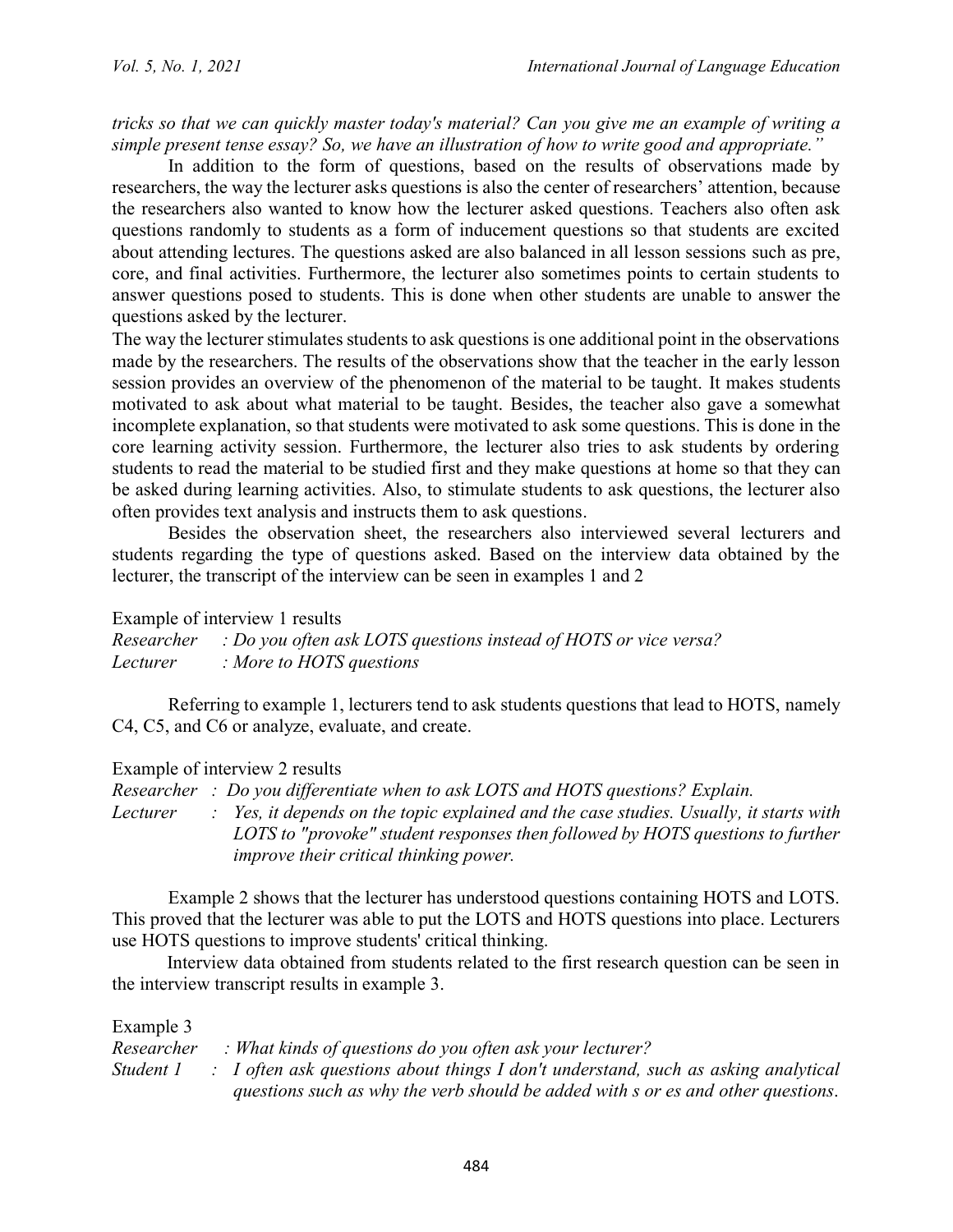### *Student 2 : Ehhhh... when it comes to questions, I often ask questions that are difficult for me to understand when the teacher explains the material. But sometimes at the beginning of the lesson, I also ask questions, but not often. I often ask questions when the lecturer has entered the core material.*

Example 3 shows that students are also able to provide questions that contain HOTS level, namely about analysis. In addition, students often ask questions about things that they do not understand when entering core lessons or when the lecturer explains the essence of the teaching material

#### *Problems faced by lecturers in implementing HOTS-based learning process.*

Based on the observations that have been made, the problems faced by lecturers in implementing the HOTS learning process are that teachers still have difficulty in stimulating students to ask questions that contain elements of C6. This is also since there are still students who remain silent when instructed to ask questions. Furthermore, lecturers still have difficulty to control the students who are noisy in class. Besides, there are still students who have difficulty answering the questions from lecturers that contain elements of analysis, evaluation, and creation.

Aside from observations, to support the answers to the second research question, the researchers used an interview guideline to interview the lecturer. The transcripts of interviews that have been conducted can be seen in examples 4, 5, 6.

Example 4

*Researcher : Are your students ready to be conditioned to think critically? Lecturer : Generally ready. But there are still some who are still passive.*

Example 4 shows that there is a problem with students who are still being passive in class. In that sense, there are still students who cannot ask questions, either LOTS or HOTS. This indicates that lecturers should be more active in stimulating students to ask questions.

Example 5 *Researcher : What was the student's response when you asked a HOTS question? Lecturer : Most of them are responsive, although at the beginning of the meeting they are still reluctant in answering.*

It can be concluded that the problems faced are similar to those in example 4, namely, there are still students who are not responsive in answering HOTS or LOTS questions asked by lecturers. However, this happened at the beginning of the meeting.

Example 6 *Researcher : What problems arise when you apply HOTS in asking questions to students? Lecturer : The problem, of course, is that there are students who can answer and the students who have not been able to answer properly and correctly. This is because students' abilities differ from one another.*

Example 6 shows that the application of HOTS in the classroom still needs to be enhanced because there are still students who find it difficult to answer or ask questions referring to HOTS.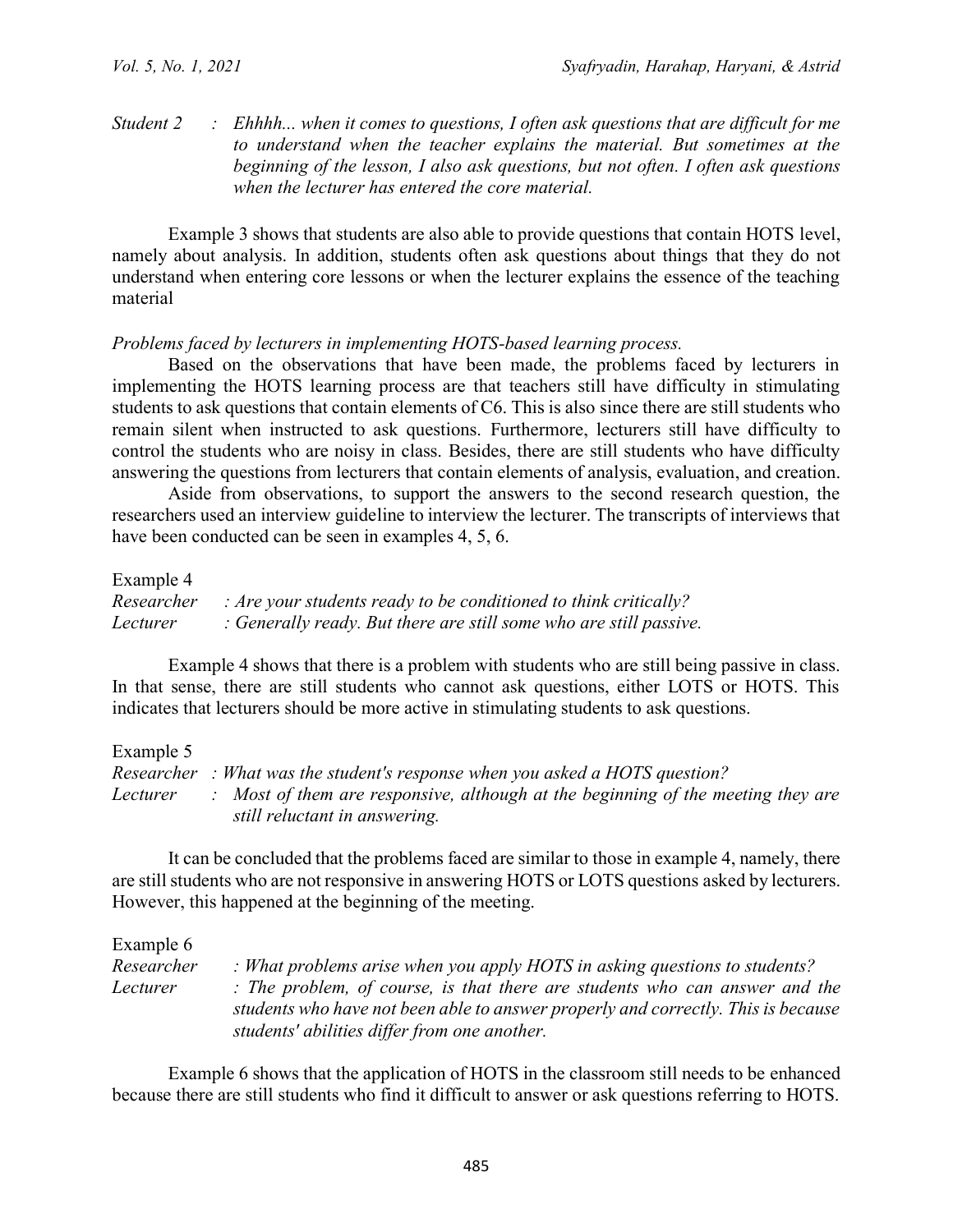Aside from the interviews with the lecturers, the researchers also confirmed the students through interviews. This is to further ascertain the problem in the HOTS learning that has been done. The results of the interview can be seen in Example 7.

| txample |
|---------|
|---------|

| Researcher | : Can you answer all the questions asked by the lecturer?                                                           |
|------------|---------------------------------------------------------------------------------------------------------------------|
| Student 1  | $\therefore$ Not all, depending on the difficulty of the question                                                   |
| Student 2  | : Not all, but mostly I can answer                                                                                  |
| Student 3  | : Yes, Alhamdulillah, I can answer it. I do not know whether it is true or false, I will<br>try answering it first. |
| Student 4  | : No, because not all of the questions asked can be understood well                                                 |
| Student 5  | : Some questions I can and some cannot. I am sometimes reluctant to answer<br>because I don't know the English      |

Based on example 7, that is an indication of the problems faced by the lecturer in asking HOTS questions to students. It can be said that there are still problems in answering questions from lecturers because there are students who can answer and there are also students who cannot answer the questions.

#### Discussion

Based on the results of the research that has been done, two things must be discussed in this study, namely the form of questions asked by the teacher and students in the class according to the classification framework mandated in the Bloom Taxonomy revision and also the problems faced by lecturers in implementing the HOTS-based learning process.

The results of observations and interviews conducted by researchers with lecturers and students show that the form of questions asked by lecturers to students occurs at the beginning of learning until the end of learning. The questions posed have been oriented to Higher Order Thinking Skills (HOTS), namely at C4, C5, and C6 or analysing, evaluating, and creating. However, this HOTS question was asked by the lecturer to the students during the core activity until the closing activity because at the beginning of the lesson the lecturer still used LOTS questions. This finding is certainly in accordance with the theory put forward by Krathwohl (2002) and Brookhart (2010) regarding the level of questions from Bloom's Taxonomy starting from the level of remembering (C1) to creating (C6).

A similar thing also happened to the questions asked by students to the lecturers, where the students had applied LOTS and HOTS in asking questions starting from the initial learning activities to the final learning activities. However, for HOTS questions at level C6, namely creating, students have to be stimulated more by the lecturer to ask HOTS-based questions more often so that students can improve higher-order thinking. The findings on the form of questions asked by the lecturer to students or vice versa have differences with some previous studies. In previous research, Matra (2014) found that students were still minimal in asking questions which led to levels C4, C5, and C6. Likewise with the teacher's questions that asked LOTS more than HOTS. However, there are similarities in terms of the interactions that have been carried out by teachers or lecturers with students. Shalehoddin and Ashari (2016) found that the patterns of interaction carried out by lecturers and students or vice versa contain questioning activities which means that teachers or lecturers also apply LOTS and HOTS. The interaction between the two parties, especially in asking questions, can provide a positive perception of this interaction. This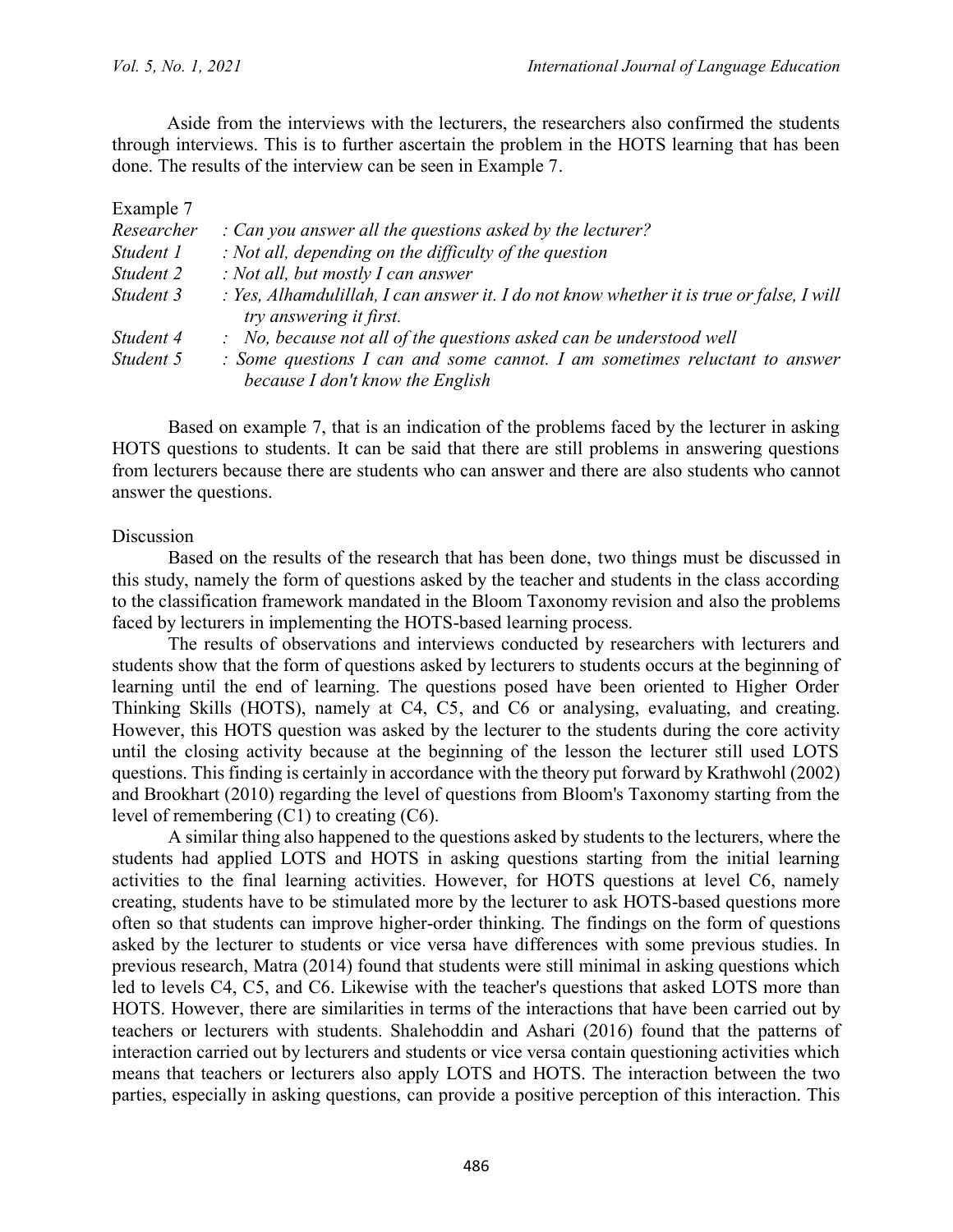is in line with the findings of Ramli and Yohana (2018) and Sari (2018), namely that with the interactions that occur in the classroom, the participation of teachers and students or lecturers and students increases, especially in discussion interactions in which there is a question and answer session. Setiadi and Kolip (2013) also argue that with interaction, direct communication occurs and it will increase understanding of the material taught by the lecturer or teacher.

With the interaction by asking HOTS-based questions, it does not mean that there are no problems faced by the lecturers in implementing HOTS learning. The results showed that there were still problems in the application of HOTS-based learning. The problem faced is the difficulty in stimulating students to ask questions that refer to level C6. In addition, there are still students who have difficulty answering HOTS-based questions from the lecturer. Furthermore, it was rather difficult for the lecturer to control a large number of students in the class at the beginning of the meeting. The problems found in HOTS learning are related to previous research conducted by Matra (2014) which also has similar problems in answering HOTS-based questions. In this case, the research was conducted at senior high school, some students cannot ask or answer HOTSbased questions. Another problem that arises is the use of English. Some students cannot answer questions because of their limited English language skills. This was also found in previous research conducted by Chayati (2018) where the participants were grade 1 of senior high school, namely the use of English in the classroom is one of the obstacles for students who wanted to answer questions from the teacher.

To overcome the problems faced by lecturers in the HOTS-based learning process, the lecturer also made several efforts, namely introducing an interesting phenomenon that had never been recognized by students before, forming study groups in the activity of observation and asking questions, providing a rather incomplete explanation so that students felt less understand and ask questions, ask students to read the material to be studied at home and when the activity takes place, they will ask questions, and provide case studies or text analysis so that they are provoked to ask questions and discuss. The efforts that have been made by lecturers in building class interactions, especially in building students' motivation in asking questions or other interactive activities in the classroom, are in line with previous theories and research from Nasir (2019) and Djamarah & Aswan (2010). Besides, Harmer (2007) has also emphasized the class interaction and management in the classroom that can help students learn a language that can also be applied in HOTS-based learning.

# **Conclusion**

Based on the results that have been obtained, it can be concluded that the form of questions posed by lecturers and students has applied the Higher Order Thinking Skills (HOTS) principle from the core learning activities to the final learning activities. The form of the question is in the form of levels C4 (Analyzing), C5 (Evaluating), and C6 (Creating), but in the form of creating questions, students still need to increase the frequency in asking. In addition, in HOTS-based learning, the problem that arises is the difficulty in stimulating many students to ask questions at level C6 or creating. Of course, this will also have an impact on activities to answer the lecturer's questions based on HOTS. In this case, there are still students who have not been able to answer questions from lecturers that require higher-order thinking.

# Declaration of conflicting interest

The authors state that there is no conflict of interest concerning the publication of this paper.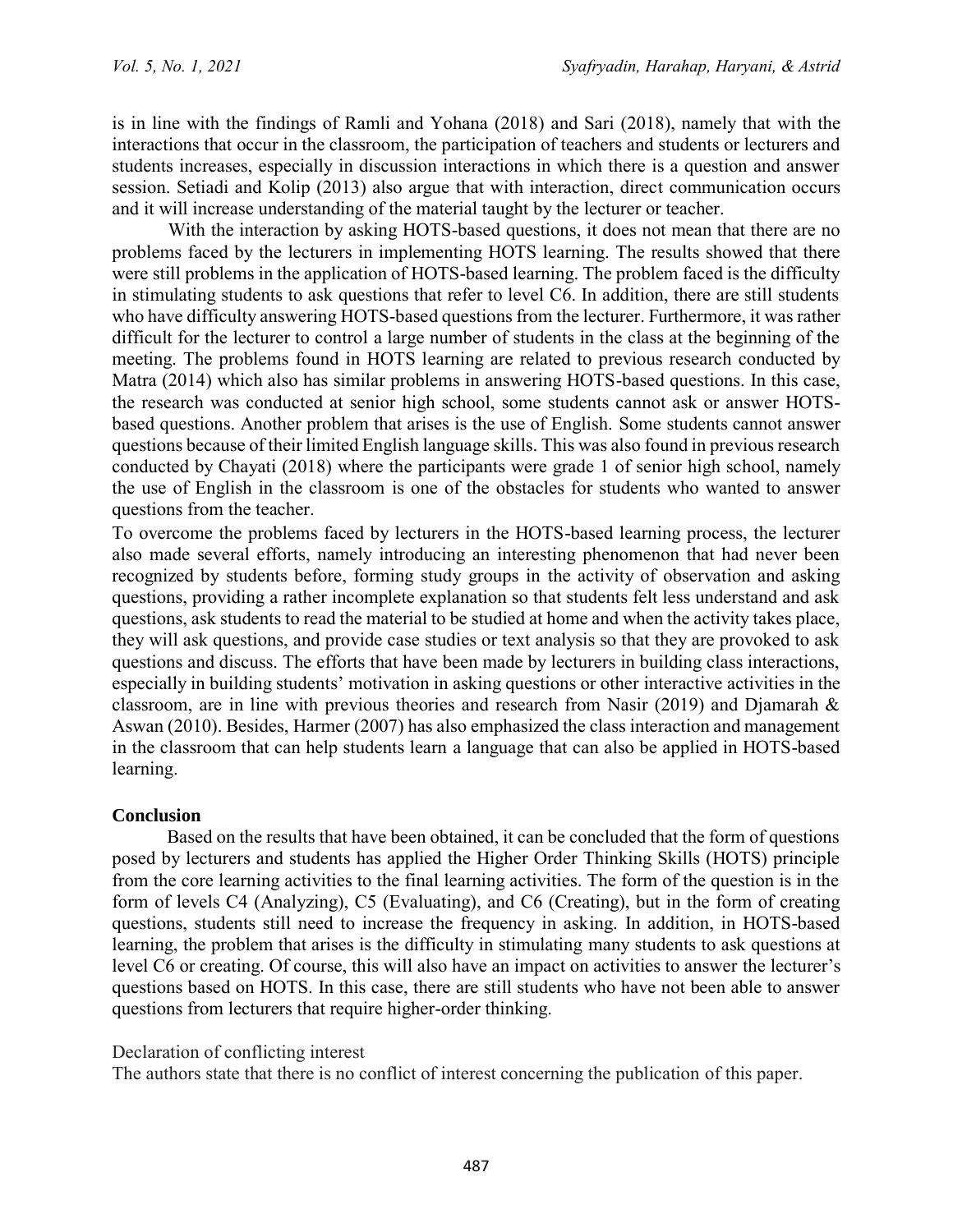Funding acknowledgement

The funding of this research is supported by Lembaga Penelitian and Pengabdian Masyarakat and postgraduate Program of English Education, University of Bengkulu.

### **References**

- Brookhart, S. (2010). *How to assess higher-order thinking skills in your classroom*. Alexandria, VA: ASCD
- Chayati, S.R. (2018). An analysis of using english in classroom ineraction. *Project*. 1 (1). 19-26.
- *Creswell*, J. W. (*2012). Educational research: Planning, conducting, and evaluating quantitative and qualitative research* (4th ed.). Boston, MA: Pearson.
- Cotton, K. (2013). Questioning strategies: The schooling practices that matter most. In the Northwest Regional Educational Laboratory (NWREL). [http://www.nwrel.org/scpd/sirs/3/cu5.html.](http://www.nwrel.org/scpd/sirs/3/cu5.html)
- Danim, S. (2002). *Menjadi peneliti kualitatif rancangan metodologi, presentasi, dan publikasi hasil penelitian untuk mahasiswa dan peneliti pemula bidang ilmu sosial, pendidikan dan humaniora*. Remaja Rosdakarya.
- Dewi, G.K.U.U., et al. (2016). Analisis interaksi guru dan siswa dalam pembelajaran bahasa Indonesia di kelas 1 SDN 1 Nawa Kerti. *e-Journal PGSD Universitas Pendidikan Ganesha*. 4(1), 1-10.
- Direktorat Pendidikan Dasar Kemendikbud. (2017). Alasan munculnya soal hots. Diakses dari [https://www.domarai.com/2019/03/alasan-munculnya-](https://www.domarai.com/2019/03/alasan-munculnya-soal-hots.html?m=0)soal-hots.html?m=0
- *Djamarah, S*.B dan Aswan, Z. (*2010)*. *Strategi belajar mengajar*. Rineka Cipta
- Elder, L and Paul, L. (2003). Critical thinking: Teaching students how to study and learn. *Journal of development of Education*. 27 (2), 36-38.
- Elismawati. (2016). Classroom interaction analysis in the EFL speaking class. *Journal Prolingua*. 5 (1). 25-32.
- *Fathurrohman, P. (2014). Strategi Belajar Mengajar: Strategi mewujudkan. pembelajaran bermakna melalui pemahaman konsep umum dan islami*. Redaksi Refika Aditama.
- Febriani, R. B. Satinem., Nurnaningsih., Haryani., Syafryadin, Noermanzah.(2020). Conveying an author's intention to efl readers: The meaning of "The Road Not Taken" by Robert Frost. *International Journal of Innovation, Creativity and Change (IJICC)*, *13*(4), 172.
- Febriyani, R.A., Yunita, W., Damayanti, I. (2020). An Analysis on Higher Order Thinking Skill (HOTS) in Compulsory English Textbook for the Twelfth Grade of Indonesian Senior High Schools. *Journal of English Education and Teaching*. 4(2), 170-183.
- Harmer, J. (2007). *The practice of english language teaching 4th Edition*. Longman.
- Huriyah, S & Agustiani, M. (2018). An analysis of English teacher and learner talk in the classroom interaction. *Linguistic, English Education and Art (LEEA) Journal*. 2(1). 60-72.
- Husna, A.H., Hartono, R., & Sofwan, A. (2015). Teacher's and students' talks and their nonverbal communication in the classroom interaction. *English Education Journal*. 5(1). 1-8.
- Kasim, U. (2004). Classroom interaction in the English Department speaking class at State University of Malang. *JURNAL ILMU PENDIDIKAN*. 3 (3). 1-11.
- Krathwohl, D. R. (2002). *A Revision of Bloom's Taxonomy: An Overview. Theory into Practice*, 41(4).
- Lomi, A. N. K., & Mbato, C. L. (2020). Struggles and Strategies in Constructing Professional Identity: The First-Year Teaching Experiences of Indonesian EFL Novice Teachers. *Journal of English Education and Teaching*, *4*(1), 1-19.